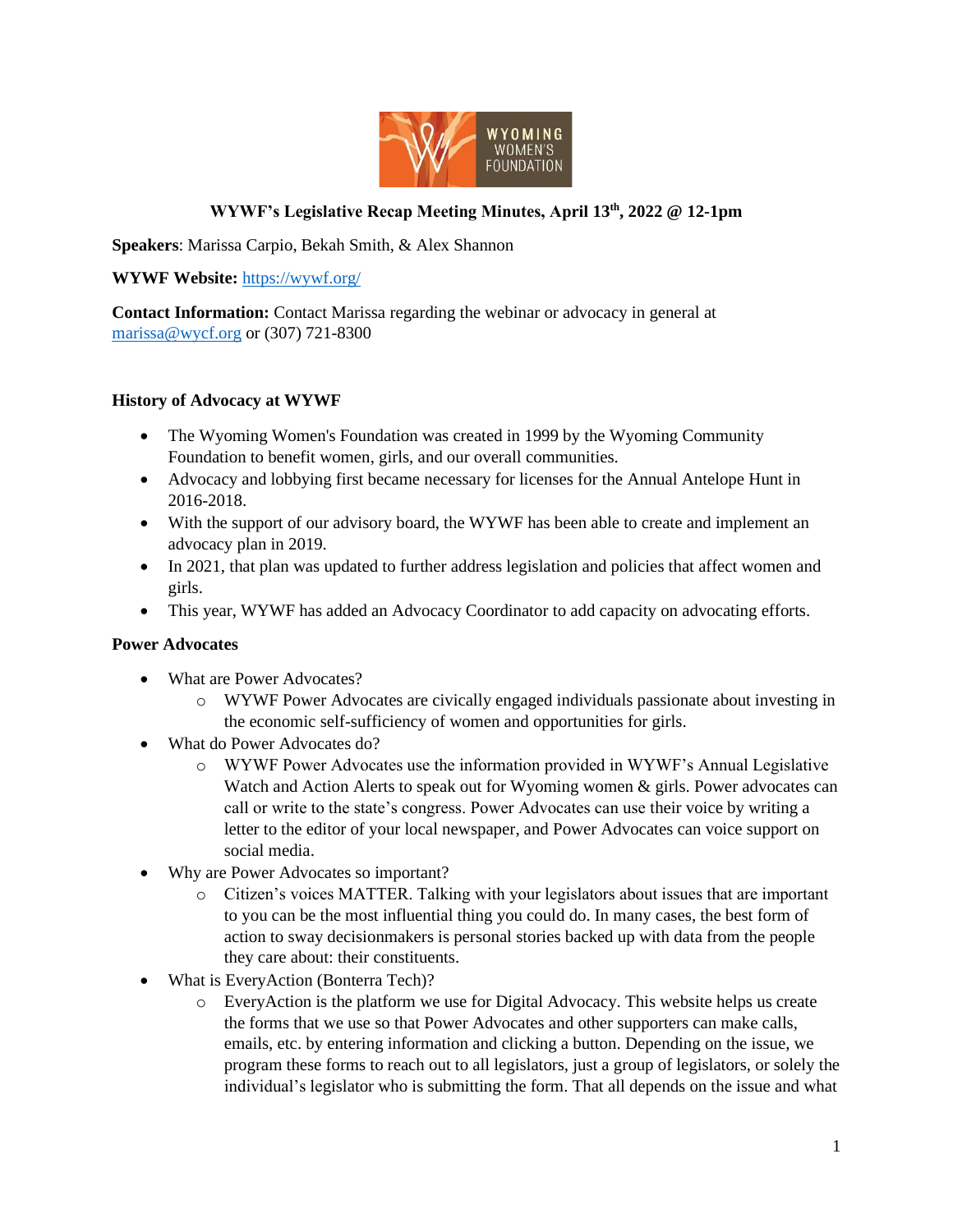we believe will be most effective. We are currently completing trainings in order to best use this technology in the future.

- Our goal is to have dedicated, meaningful participants as our Power Advocates. But we can't have that if we are not providing the Power Advocates with the tools to succeed, we would love to hear feedback at the end of the presentation on how to better engage our advocates.
	- o **Sign up to be a Power Advocate here:**
		- <https://wywf.org/power-advocates/>

## **The Wyoming Legislature**

- It is so important to know who represents you in our state! On the site below, enter your address, and it shows you who your Senators or Representatives are.
	- o **Find your legislators here:**
		- [https://openstates.org/find\\_your\\_legislator/](https://openstates.org/find_your_legislator/)
- Brief overview of the Wyoming Legislature:
	- o We call the current Legislature, made up of the Wyoming House of Representatives and Senators, the 66<sup>th</sup> Legislature. Every two years, on even years, there is an election that will change the make-up of the Legislature. For example, this year is an election year. In 2023, we will have the  $67<sup>th</sup>$  Legislature.
		- This can get confusing, because some people termed this budget session as the 66th legislative session. That is untrue, it is the Legislative Budget Session of the  $66<sup>th</sup>$  Legislature.
	- o Currently, the Wyoming House of Representatives is made up of 60 members, called Representatives. And the Senate is made up of 30 members, called Senators.

# **Legislative Session**

- The Legislature meets in a General Session in odd numbered years and is limited to 40 legislative days.
- In even numbered years, the Legislature convenes in a Budget Session which typically lasts 20 legislative days. This year was a Budget Session!  $\odot$  Except for the budget bill, all other bills require a two-thirds vote from the Senate or House for introduction during a Budget Session. This is to keep legislators focused on the gigantic bill that determines the budget.
	- o This year, there was a budget bill because it was a Budget session (SF01/HB01). There was also a redistricting bill because in the state's constitution:
		- "At the first budget session of the legislature following the federal census, the legislature shall reapportion its membership based upon that census. Notwithstanding any other provision of this article, any bill to apportion the legislature may be introduced in a budget session in the same manner as in a general session."

## **Interim Session**

- The Interim session is a period of time between legislative sessions where legislators discuss key issues that occurred in the last session, or ones they hope to address in the next session. Joint legislative committees study these issues to come up with solutions that are backed by a longterm effort and study.
- We submitted the topic of Maternal Health Policies to the Labor, Health, and Social Services Committee under the sponsorship of Chairman Baldwin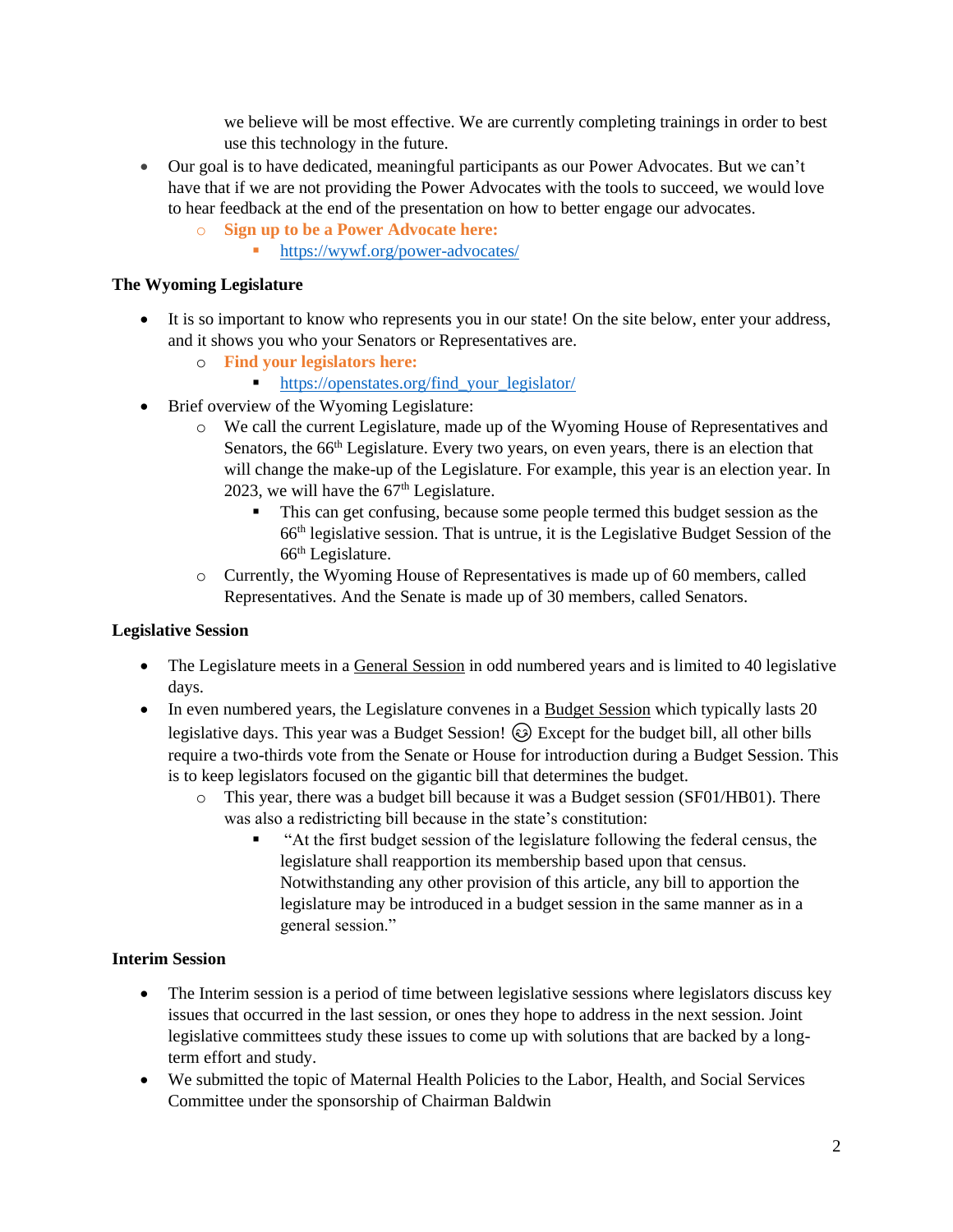- o After submission, the committee ranks their priorities based on topics that were submitted and committee opinion. They send those preferences to Management Council, who ultimately assigns topics.
- On April 8<sup>th</sup>, Management Council assigned maternal health as a top priority for Labor Committee! Co-chair Wilson named studying the postpartum benefit extension as one of the things the committee was hoping to accomplish. Their first meeting is on June  $2<sup>nd</sup>$  and  $3<sup>rd</sup>$  in Lander.

### **Advocacy in WYWF**

- WYWF selects bills to oppose, support, or monitor based on our 2022 Advocacy plan.
- The goals in our advocacy plan do not have to be reached solely with Legislation. Collaboration and communication with other state agencies, community groups, local stakeholders, and nonprofit organizations can create programs and policies that meet the goals under our key issues.

#### **Key Issues in Advocacy Plan**

- 1. Education
- 2. Representation
- 3. Healthcare
- 4. Childcare & Workplace policies

#### **Breakout Rooms**

- Participants broke out in groups to discuss legislation, advocacy efforts, and next steps forward for each key issue. See the next page for a summary of bills for each group.
	- o **Group 1: Healthcare** (Alex Shannon) (bills on page 5-7)
		- If you're interested in Medicaid Expansion efforts in our state, join us and Healthy Wyoming:<https://healthywyoming.org/>
			- **The Revenue Committee's Priority #3 is Continuation of 2021 Interim Topics-** The Committee will continue discussions on several topics that were under consideration during the 2021 interim including…Medicaid expansion including consideration of using a provider tax to pay for the ten percent (10%) state share. Details regarding the April 27th meeting can be found at <https://wyoleg.gov/Calendar/20220401/Meeting>
		- **The Labor Committee's Priority #1 is Maternal Health.** The Committee will evaluate ways to improve pregnancy outcomes for mothers and babies across the state. **Priority #2 is Behavioral Health.** The Committee will identify gaps in and solutions to crisis care, evaluate a supplemental payment program for psychiatric residential treatment facilities, and review procedures for providing mental health services for juveniles with court-ordered placements. Details regarding the June 2<sup>nd</sup> meeting can be found a[t https://wyoleg.gov/Calendar/20220401/Meeting](https://wyoleg.gov/Calendar/20220401/Meeting)
	- o **Group 2: Education** (Bekah Smith) (bills on page 8-10)
		- How to access bills o[n https://www.wyoleg.gov/Legislation/2022](https://www.wyoleg.gov/Legislation/2022)
			- Each bill is assigned a number. Bills that originate in the House  $=$  House Bill or HB. Bills that originate in the Senate = Senate File or SF.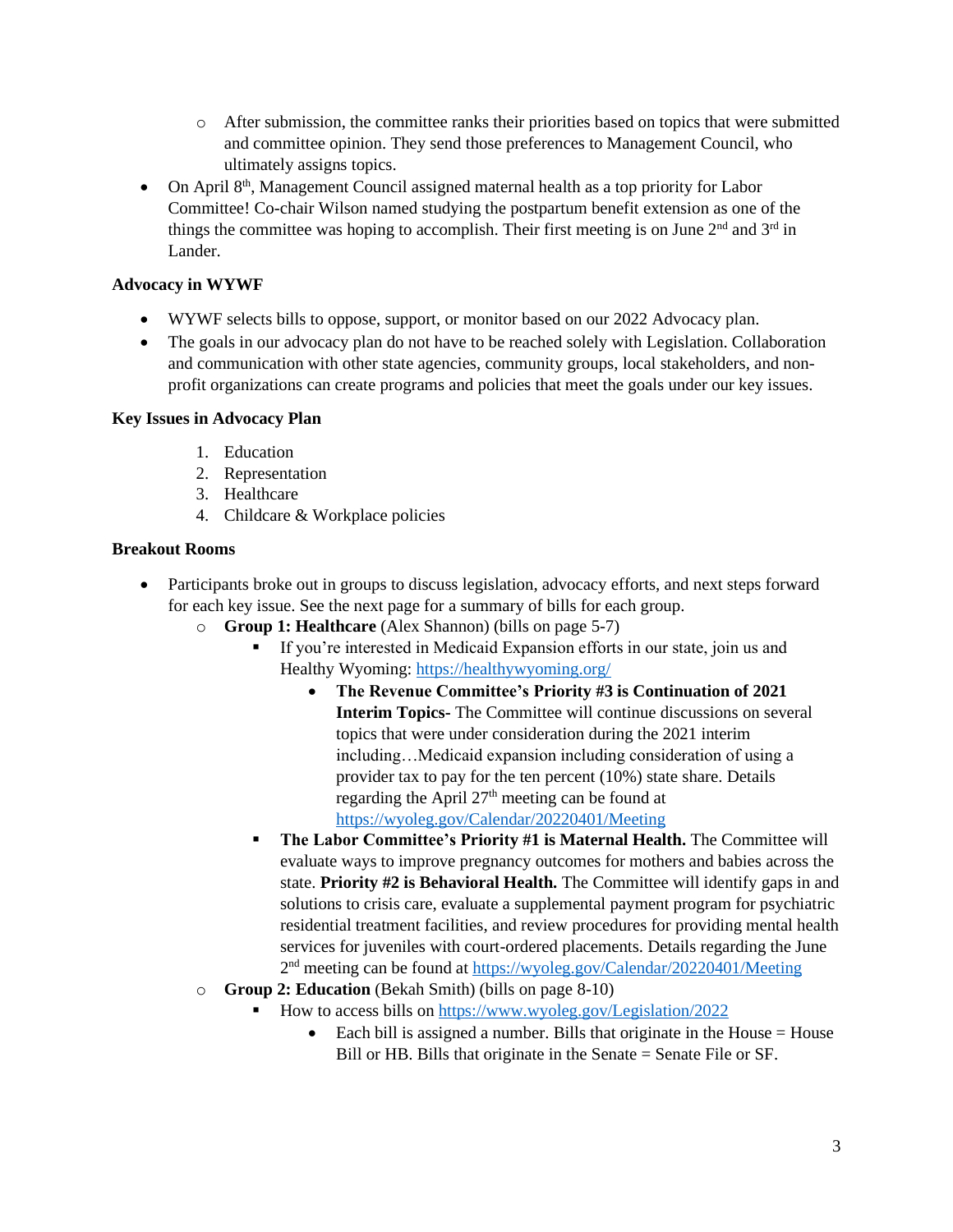- Task: click through each tab on a specific bill to familiarize yourself with the website, for example: <https://www.wyoleg.gov/Legislation/2022/HB0029>
- o **Group 3: Representation & Workplace Policies** (Marissa Carpio) (bills on page 11-13)
	- Check whether your district has changed here: <https://www.wyoleg.gov/Legislature/LegislatureAbout>
		- Senate <u>new map</u>
		- House [new map](https://www.google.com/maps/d/u/0/viewer?mid=1JBDxCC2Ng3RGEZaiI9HtuCyKzDzNQVbm&ll=42.7398550683934%2C-107.46701438916195&z=8)
		- $\bullet$  [Old map](http://redistricting.state.wy.us/#5.85/43.033/-107.553) (both)

## **Feedback from Groups**

- WYWF should host discussions during the Legislative Session surrounding bills. Sometimes emails do not encompass the nuances.
- Legislative Update emails should include more information on how each bill is pertinent to the mission of the organization. (why it matters for women & girls)
- Legislative Update emails should be shorter/more digestible.
- Additional research is needed to effectively advocate for women & girls.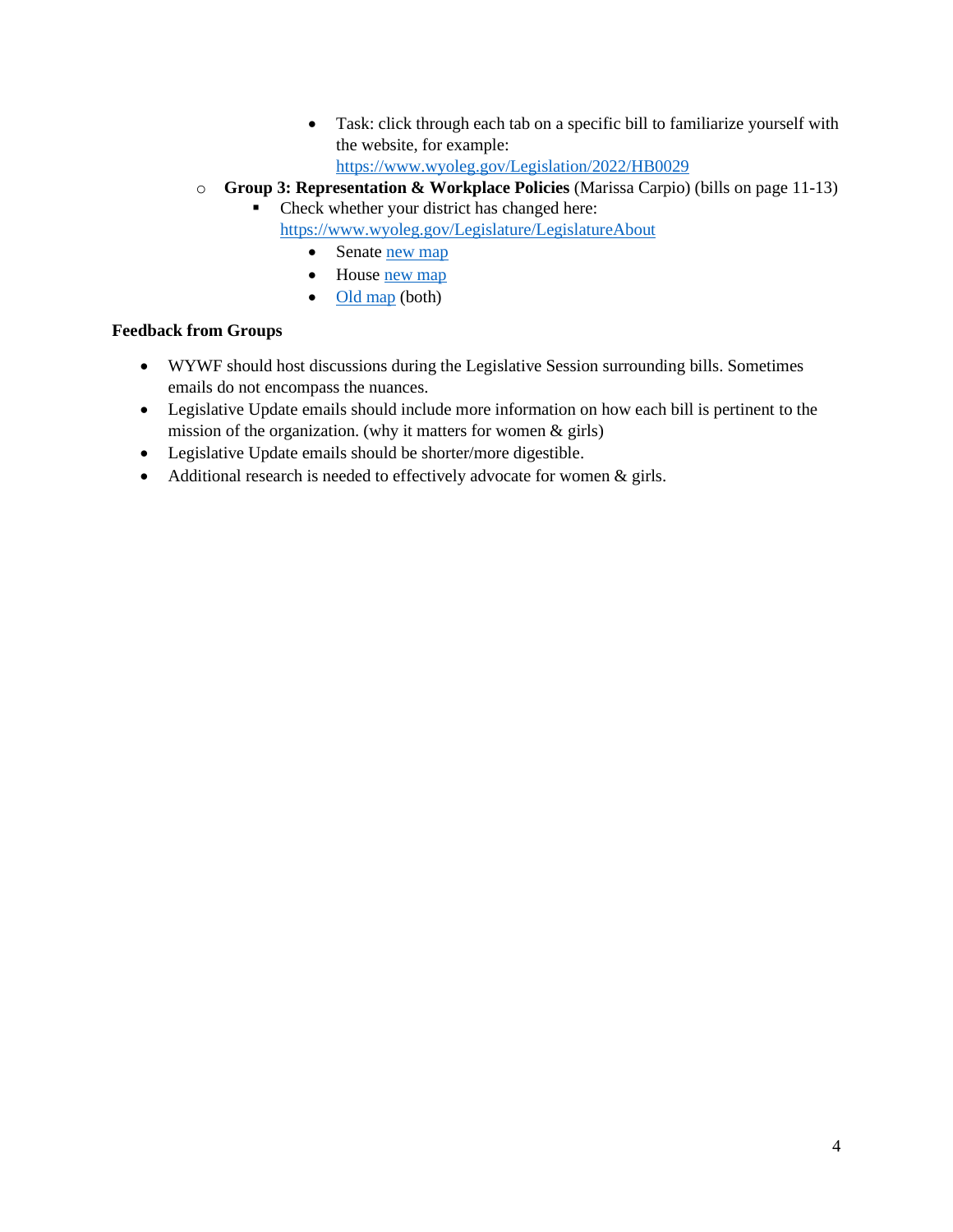# **Healthcare Legislation**

### Supported Legislation

- [HB33:](https://www.wyoleg.gov/Legislation/2022/hb0033) Community health services- continued redesign efforts.
	- o **Sponsored by:** Joint Labor, Health & Social Services Interim Committee
	- o **AN ACT** relating to public health and safety; modifying prior legislation that amended provisions related to community health services; modifying definitions; delaying the effective date for the community health services redesign; requiring reports; providing a legislative finding; making conforming amendments.
	- o **WHY IT MATTERS FOR WOMEN & GIRLS:** This bill updates criteria related to youth referrals to behavioral health centers to be inclusive of education, healthcare and service providers that surround the youth on a regular basis and updates the definition of indigent to 200% of the Federal Poverty Level. These changes would help more youth in need to access mental health services, which in turn would be beneficial to parents.
	- o **STATUS:** Governor Gordon signed into law! (HEA No. 0025)
	- o **WHAT HAPPENED?** This bill passed relatively easily through all stages of the process, with only one amendment by the House Labor, Health, and Social Services Committee. The amendment essentially outlined where reports of rules and regulations should go.
- [HB20:](https://www.wyoleg.gov/Legislation/2022/hb0020) Medical treatment opportunity act.
	- o **Sponsored by:** Joint Revenue Interim Committee
	- o **AN ACT** relating to Medicaid; providing for the expansion of Medicaid eligibility; limiting the continued expansion of Medicaid eligibility as specified.
	- o **WHY IT MATTERS FOR WOMEN & GIRLS:** The Wyoming Department of Health estimates that women between the ages of 18 and 29 who work full-time would be nearly three times as likely as men to enroll in an expanded Medicaid program. That's likely because the rate of Wyoming women working in low- and minimum-wage jobs is almost three times higher than that of Wyoming men. Working women under 35 make up the largest group of people in Wyoming's coverage gap.
	- o **STATUS:** *House did not consider for Introduction.*
	- o **WHAT HAPPENED?** "A nearly identical bill passed in 2021 with a 32 28 vote. Statewide grassroots efforts have increased that margin in the meantime. But because the Legislature's 2022 session is a "budget session," non-budget bills like HB-20 required a two-thirds majority vote to be introduced. They require 40 "aye" votes from the chamber's 60 members.
	- o Despite the strong legislative support, grassroots pressure, tireless lobbying, and a historic rally on the steps of the Wyoming Capitol, Medicaid expansion advocates could not secure enough votes for HB-20 to clear the two-thirds majority threshold. Knowing the bill lacked the support it needed to be introduced, House leadership decided to hold the bill back." - [Healthy Wyoming](https://healthywyoming.org/short-the-votes-house-leadership-holds-back-medicaid-expansion-bill/?emci=8bbb9cda-ec98-ec11-a507-281878b83d8a&emdi=df184033-f498-ec11-a507-281878b83d8a&ceid=76447)

## HB68. Broadband and telehealth access projects.

- o **Sponsored by:** Select Committee on Blockchain, Financial Technology and Digital Innovation Technology
- o **AN ACT** relating to the support of broadband internet and telehealth access; appropriating federal funds for broadband access projects and telehealth access projects as specified; providing requirements for projects funded; etc.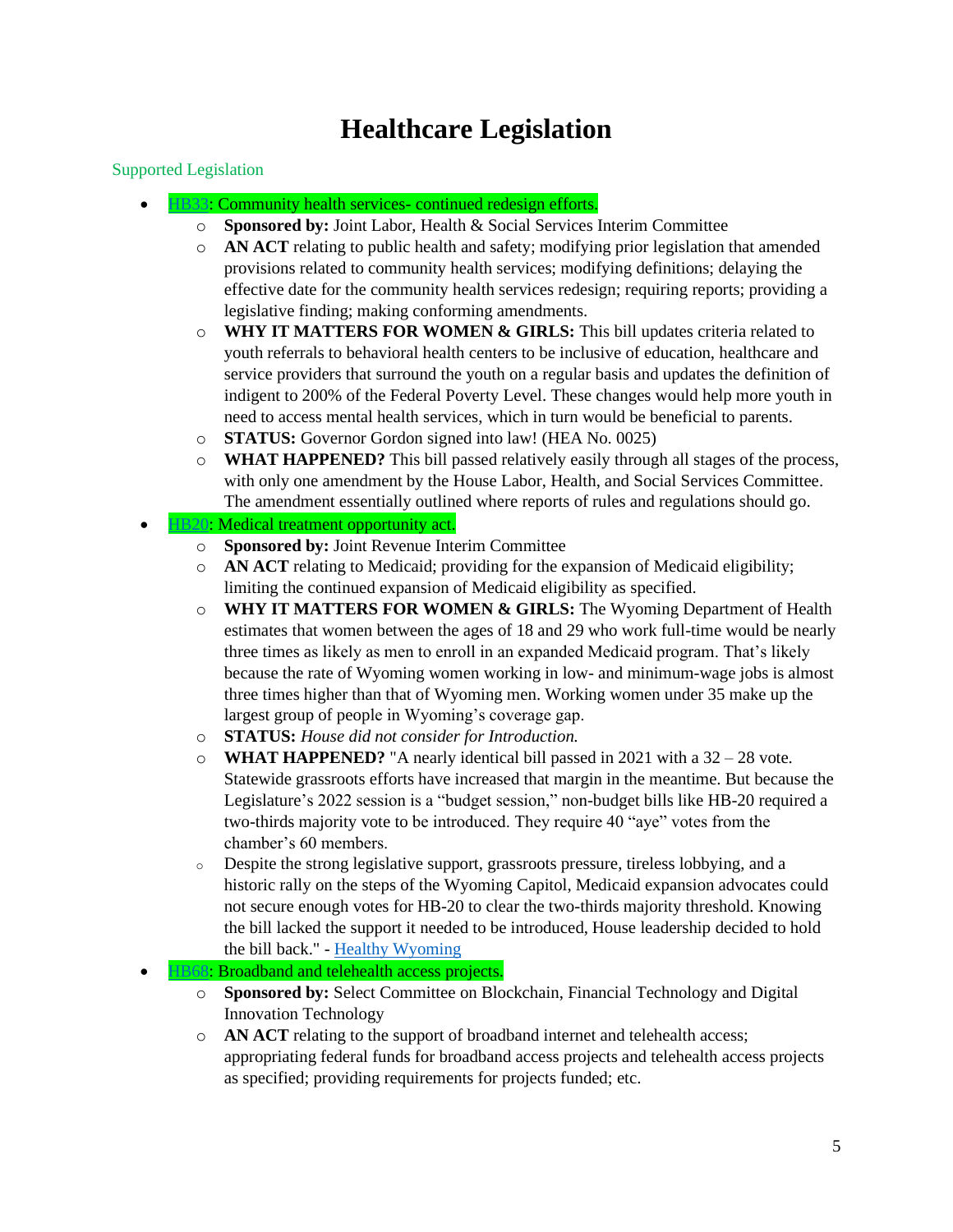- o **WHY IT MATTERS FOR WOMEN & GIRLS:** Women and girls in rural Wyoming communities, who may otherwise have to travel prohibitively far for services, will have better access to healthcare with broadband and telehealth.
- o **STATUS:** *House did not consider for Introduction.*
- o **WHAT HAPPENED?** The House did not consider for Introduction, therefore, neither Chamber voted on this bill.

## Monitored Legislation:

- HB01[/SF01:](https://www.wyoleg.gov/Legislation/2022/sf0001) General government appropriations
	- o Supported Amendments to the Budget Bill
		- **Medicaid Expansion Amendments** 
			- In a later stab at expanding Medicaid, identical budget amendments were proposed in both the Wyoming House and Senate that would have expanded Medicaid if they had passed.
			- In the Senate, members agreed to hear the [budget amendment](https://wyoleg.gov/2022/Amends/SF0001S3006.pdf) put forward by Senator Cale Case (R-Lander). The amendment was voted down by a 6 aye to 24 nay margin.
			- In the House, members voted against hearing the budget amendment proposed by Representative Cathy Connolly (D-Laramie). The House of Representatives did not vote on the amendment itself but voted that this should not be considered during a Budget Session.
			- **STATUS OF BOTH BUDGET AMENDMENTS:** Failed.

## Opposed Legislation

## • [HB85:](https://www.wyoleg.gov/Legislation/2022/hb0085) Child endangering- controlled substance use while pregnant.

- o **Sponsored by:** Senator(s) Perkins, Boner, Case, Kinskey, Kost, Nethercott and Salazar and Representative(s) Flitner, Harshman, Larsen, Sweeney and Walters
- o **AN ACT** relating to crimes and offenses; creating a new offense for child abuse; providing a penalty; amending requirements for mandatory reporting of suspected child abuse; and providing for an effective date.
- o **WHY IT MATTERS FOR WOMEN & GIRLS:** Punitive policies push women away from healthcare that they need to have a healthy pregnancy. According to research by Dr. Laura Faherty, "*more infants were born with drug withdrawal symptoms in states with policies that punish pregnant women for substance use. This was the case both immediately after the policy was enacted, and in the longer term.*" Pushing pregnant women away from healthcare has detrimental effects for children.
- o **STATUS:** *Died in Senate Labor, Health, and Social Services Committee*
- o **WHAT HAPPENED?** This bill failed the "Do Pass" recommendation in the Labor committee. There was no report available to the Senate before the COW cutoff, so the bill died in committee. As mentioned previously, bills must be reported out of the committee with one of the four recommendations. This bill was not reported with a recommendation before the due date, and therefore "died in committee".

## [SF89:](https://www.wyoleg.gov/Legislation/2022/sf0089) Child protection- dangerous drugs.

o **Sponsored by:** Representative(s) Oakley, Baker, Barlow, Crago, Flitner, Larsen, Romero-Martinez, Sommers and Winter and Senator(s) Baldwin, Driskill, Hutchings and Kolb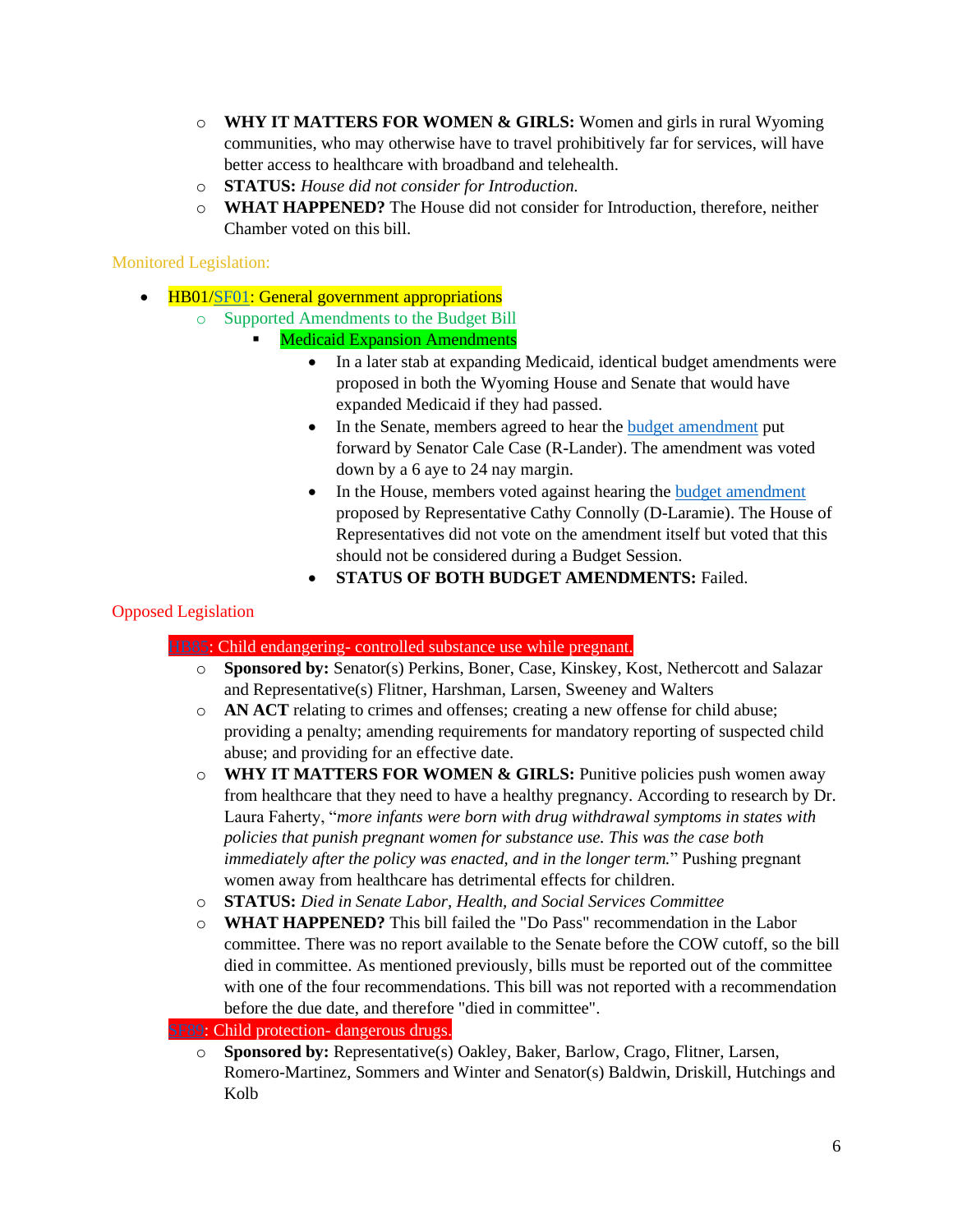- o **AN ACT** relating to crimes and offenses; creating a new endangering children felony; providing a penalty; and providing for an effective date.
- o **WHY IT MATTERS FOR WOMEN & GIRLS:** Punitive policies push women away from healthcare that they need to have a healthy pregnancy. According to research by Dr. Laura Faherty, "*more infants were born with drug withdrawal symptoms in states with policies that punish pregnant women for substance use. This was the case both immediately after the policy was enacted, and in the longer term.*" Pushing pregnant women away from healthcare has detrimental effects for children.
- o **STATUS:** *Failed the Senate's Committee of the Whole (COW) vote.*
- o **WHAT HAPPENED?** This bill went all the way through the House but failed the COW vote in the Senate (8 ayes, 17 nays, and 5 excused). The fantastic testimony and advocacy work surrounding this bill were responsible for the death of this bill. However, we suspect that similar themes will arise in interim topics.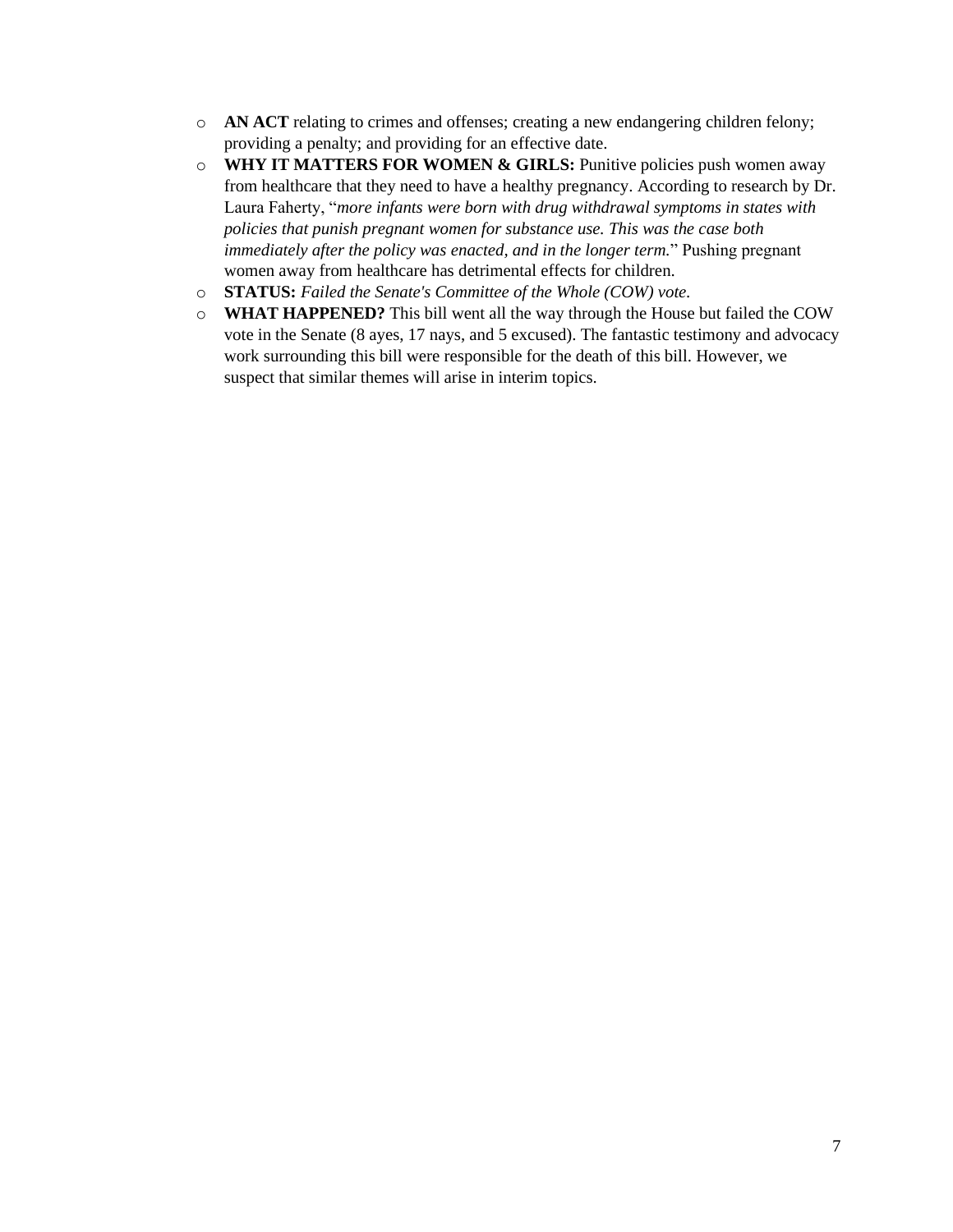# **Education Legislation**

#### Supported Legislation

- [HB28:](https://www.wyoleg.gov/Legislation/2022/hb0028) Hathaway lump sum merit scholarship.
	- o **Sponsored by:** Joint Education Interim Committee
	- o **AN ACT** relating to the Hathaway scholarship program; amending award timing for the Hathaway scholarship program; amending eligibility requirements as specified; amending the calculation of unmet financial need; amending the calculation of scholarship amounts; deleting obsolete language; specifying applicability.
	- o **WHY IT MATTERS FOR WOMEN & GIRLS:** Early access to scholarship funds could help women and girls access education.
	- o **STATUS:** *Failed House Introduction.*
	- o **WHAT HAPPENED?** The vote to introduce HB28 in the House of Representatives failed (29 ayes and 31 nays).
- [HB29:](https://www.wyoleg.gov/Legislation/2022/hb0029) Hathaway scholarship amendments.
	- o **Sponsored by:** Joint Education Interim Committee
	- o **AN ACT** relating to Hathaway scholarship program; merging the reserve and expenditure accounts; increasing the available balance in the expenditure account; modifying investment of funds; increasing scholarship awards as specified; making conforming amendments; transferring funds.
	- o **WHY IT MATTERS FOR WOMEN & GIRLS:** Providing more funding for the Hathaway scholarship to increase access to education for women and girls.
	- o **STATUS:** *Failed Senate 3rd Reading*.
	- o **WHAT HAPPENED?** This bill made it out of the Chamber of Origin and mostly throughout the second Chamber, however, it failed in the Senate's  $3<sup>rd</sup>$  Reading (14 ayes and 15 nays).

#### • [HB31:](https://www.wyoleg.gov/Legislation/2022/hb0031) Wyoming's tomorrow scholarship program.

- o **Sponsored by:** Joint Education Interim Committee
- o **AN ACT** relating to higher education; creating the Wyoming's tomorrow scholarship program; providing eligibility requirements; authorizing administration and rulemaking; creating an account and a permanent fund; requiring reports; providing for a continuous appropriation; amending a provision regarding permanent funds of the state; making conforming amendments; providing for a transfer of funds; specifying applicability.
- o **WHY IT MATTERS FOR WOMEN & GIRLS:** The new scholarship fund this bill would create would expand financial aid options to a demographic of Wyomingites seeking a Bachelor's degree that were not previously eligible for scholarships. We know that with more education, women's wages increase and their chances of reaching selfsufficiency are greater.
- o **STATUS:** Governor Gordon signed into law! (HEA No. 0048)
- o **WHAT HAPPENED?** This bill has been signed into law. However, a lot of debate occurred within the Senate on amount of funding for this program. Essentially, the endowment fund created by this law must reach \$50 million before scholarships are awarded. The state auditor will only transfer \$10 million to the fund in 2023. It is unknown when or how this scholarship program will be effectively implemented

[SF85:](https://www.wyoleg.gov/Legislation/2022/sf0085) Childcare facility certification exemption.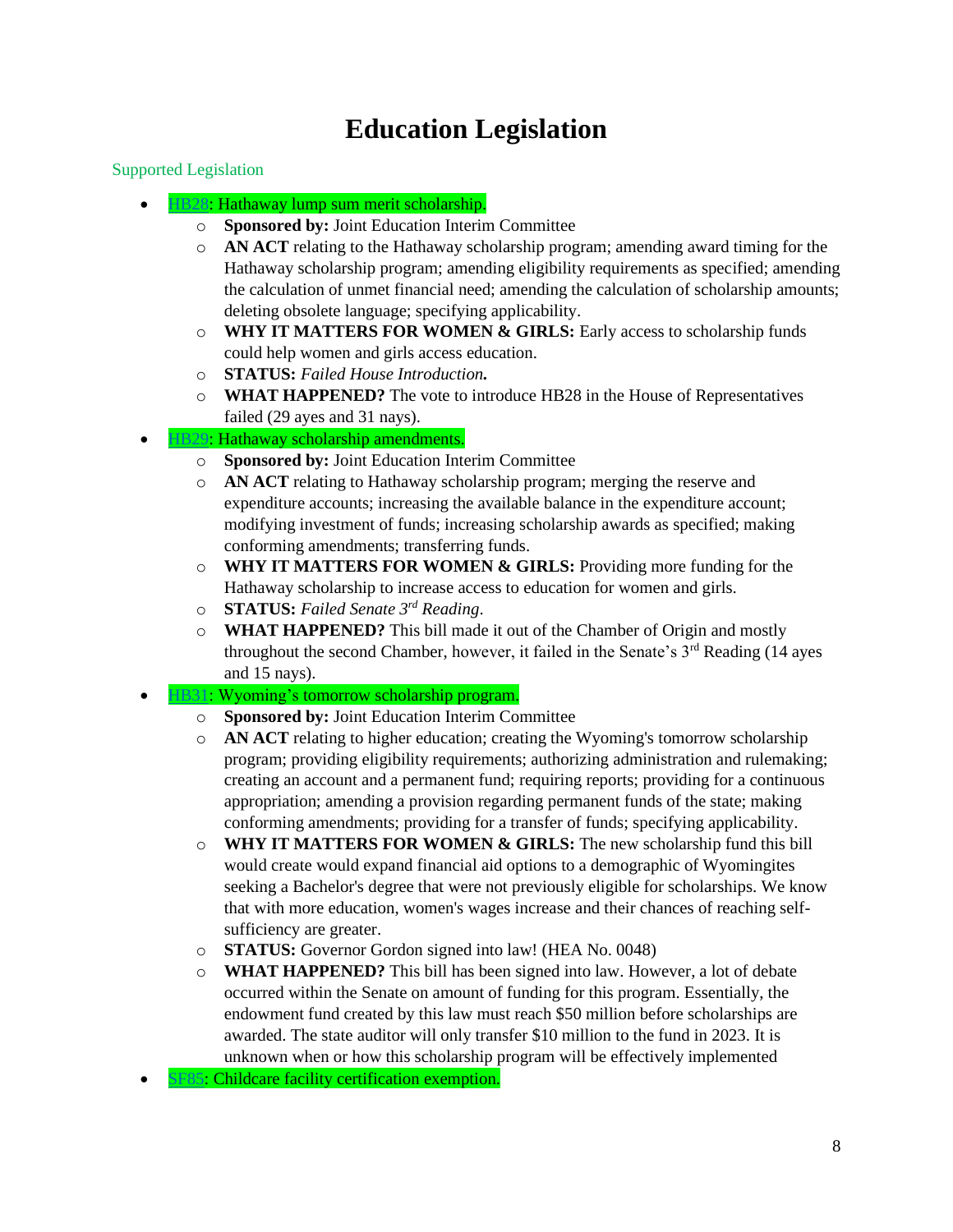- o **Sponsored by:** Senator(s) Perkins, Boner, Case, Kinskey, Kost, Nethercott and Salazar and Representative(s) Flitner, Harshman, Larsen, Sweeney and Walters
- o **AN ACT** relating to children; exempting specified after school programs from childcare facility certification requirements; and providing for an effective date.
- o **WHY IT MATTERS FOR WOMEN & GIRLS:** This bill opens up more opportunities for afterschool care, which is essential for the success of working mother.
- o **STATUS:** Governor Gordon signed into law! (SEA No. 0042)
- o **WHAT HAPPENED?** This bill has been signed into law. It will allow for an exemption for after school programs, so that they may be able to operate without jumping over hurdles that were specifically created for childcare.

Monitored Legislation:

- HB01[/SF01:](https://www.wyoleg.gov/Legislation/2022/sf0001) General government appropriations (specifically the amendment)
	- o Opposed Amendment to the Budget Bill
		- Gender and Women's Studies Amendment
			- **WHAT HAPPENED?** The most worrying part of HB001/SF001 for WYWF this year was the amendment that was adopted in the Senate [\(SF0001S3009\)](https://wyoleg.gov/2022/Amends/SF0001S3009.pdf). This amendment would have stripped funding for "any gender studies courses, academic programs, co-curricular programs or extracurricular programs". The [mirror amendment failed](https://wyoleg.gov/2022/Amends/HB0001H3012.pdf) in the House. For this reason, the Joint Conference Committee had to come up with a resolution.
			- In this JCC meeting, the amendment was restructured to only include reporting requirements on non-credit courses (usually on sexual and behavioral health) that students take prior to registering for classes.
			- **Although the original intent of the amendment did not pass, it is worrisome that this was an amendment that was proposed (and even passed the vote to be adopted in the Senate!).**
			- Much of the ludicrous rhetoric surrounding the amendment was that gender and women's studies program contributed to censorship and "indoctrination" of students. We find it absurd that the legislature in the state that was the leader in women's suffrage does not want students to learn about it. If this amendment had passed, discussions about accomplishments and perspectives of women would have been diminished. Therefore, access to educational opportunities would have been lessened for women.

## Opposed Legislation

## [SF51:](https://www.wyoleg.gov/Legislation/2022/sf0051) Fairness in women's sports act.

- o **Sponsored by:** Senator(s) Schuler, French, Salazar and Steinmetz and Representative(s) Gray, Haroldson and Jennings
- o **AN ACT** relating to school sports; prohibiting biological males from athletic teams and sports designated for females in public schools; establishing related causes of action and protections for individuals and educational institutions; requiring rulemaking.
- o **WHY IT MATTERS FOR WOMEN & GIRLS:** This legislation is not necessary to, or effective at, its purpose to protect women and girls. Both the association overseeing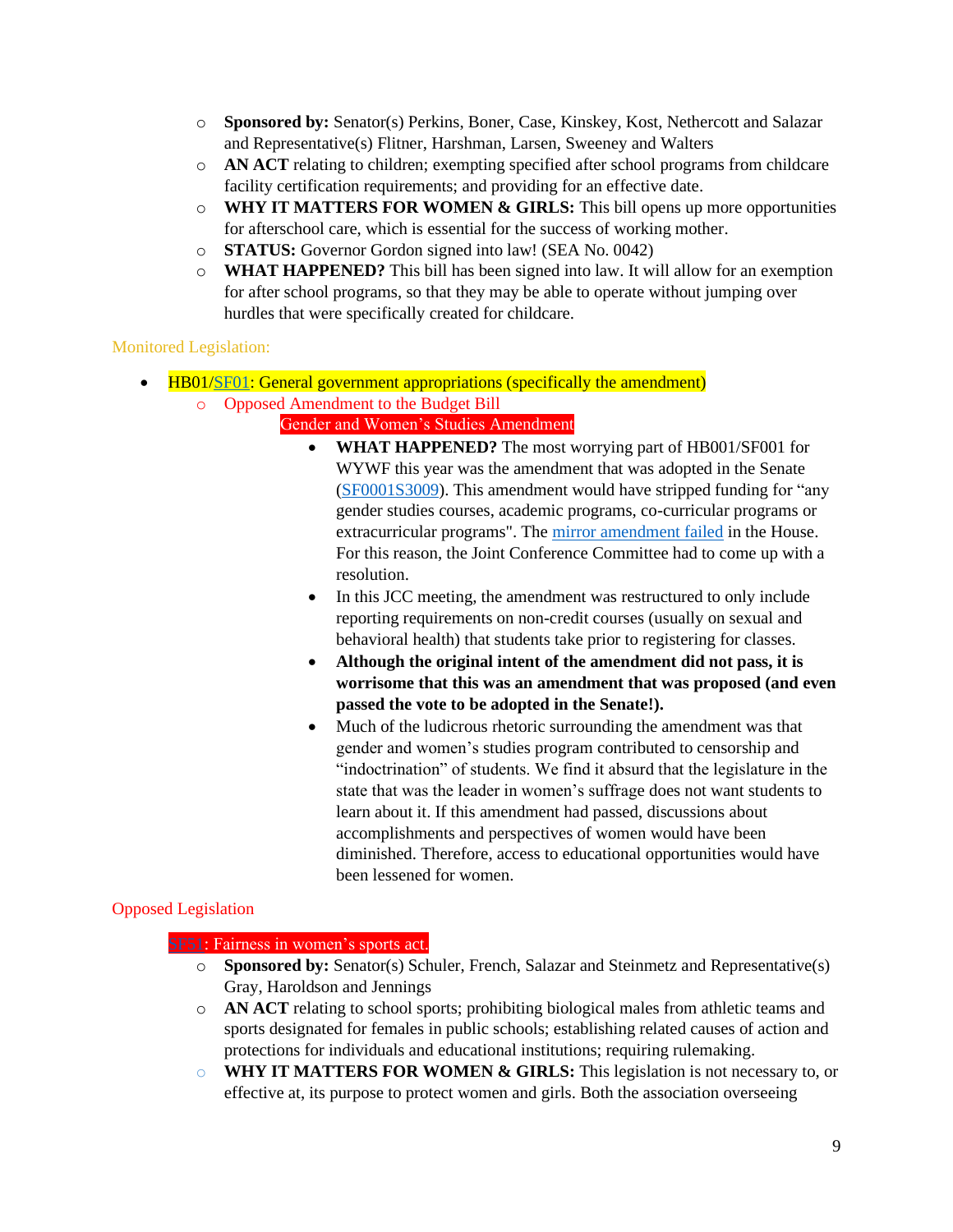Wyoming high school athletics and the collegiate athletics association have processes in place to determine competing eligibility for transgender athletes that consider the individual wishing to compete. The one-size-fits-all policy laid out in this bill would deny some Wyoming women and girls important out-of-classroom learning and personal development opportunities through athletics. **[Read more about why it matters.](https://r20.rs6.net/tn.jsp?f=001fHYjYJTK2Ozs7jZsK7_kQoRirmWSgYXoELf7jJZzYKG0s4oQWlO4ec0m9tl1oXQXuYK5q4RGEx20cLN-ZhndeqlclkdpEjhH-Uk7qSlJ6qRtsGVRZxa_KKF0NB0_EDI2LrdTG6FRxHGg22mg3Ogy3PjtvtqXF7pQUbTBzBpn92QLGR-YNkP0MRKO9PjG1yZP-7bWnuWoXNGSbkDIqLcIDQ==&c=AawxWJXl4JyIXx3IO75udTY4q1yWRuaezCMb6czplarH8VYnHloQbg==&ch=ls1IBtlHulQRP10U6I7cIWkFxJTRXK52kUzJVLbB3p3c1Q7y_LI-Rw==)**

- o **STATUS:** *House did not consider for introduction.*
- o **WHAT HAPPENED?** In the Senate Education Committee, this bill had wonderful testimony by University of Wyoming students, directors of organizations that would be affected, and lawyers from the ACLU. Unfortunately, the bill sailed through the Senate. However, in the House, SF51 was **not** pulled out of the drawer due to the House of Representatives adhering to the procedures of the State of Wyoming! We appreciate Speaker of the House, Representative Barlow, who stood staunchly with the process and relayed the importance of the other bills that were already introduced.
- o The fight is not over, the WYWF would not be surprised if a similar bill reappears in the next legislative session as transgender women in sports are a "hot-button issue" nationwide.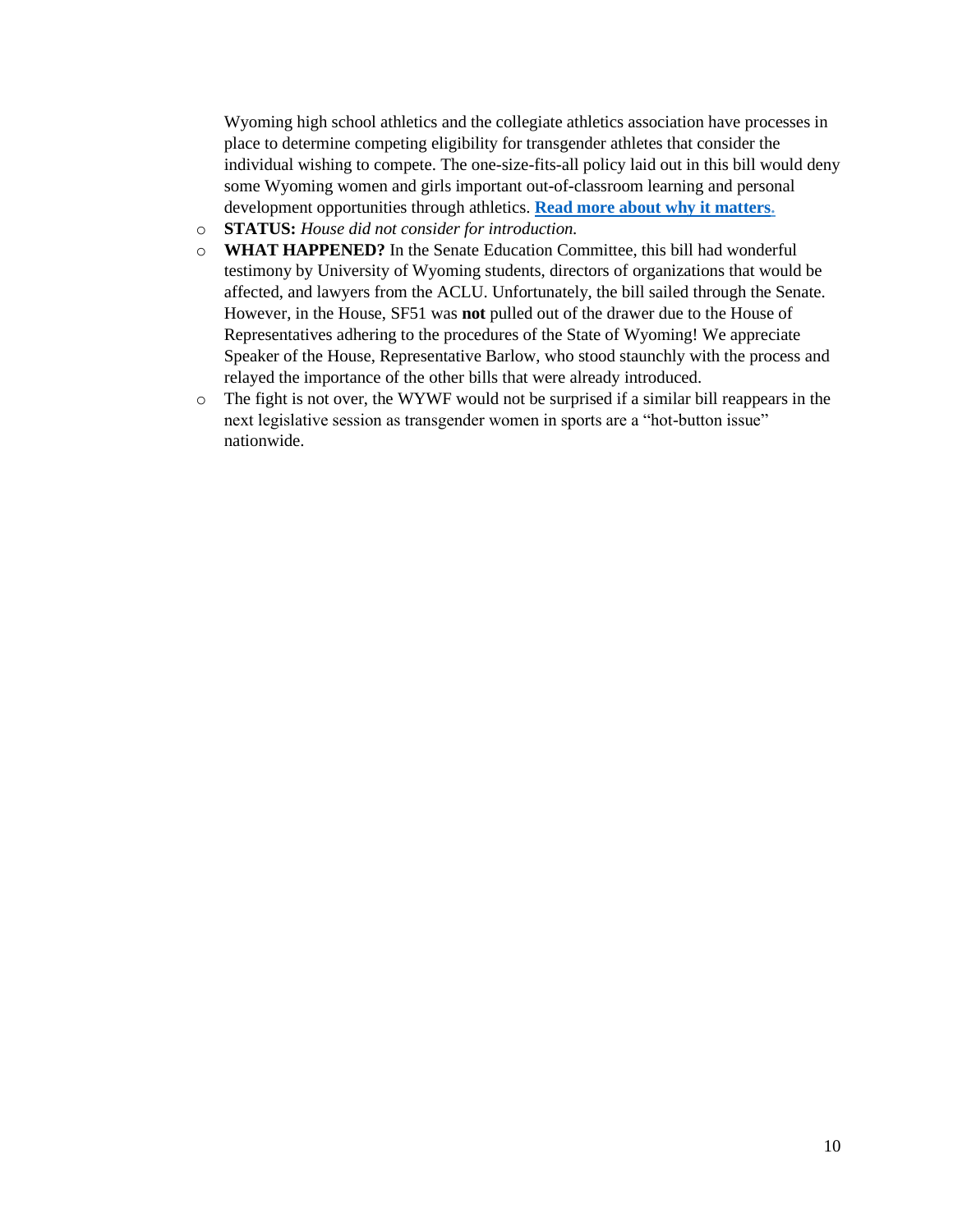# **Representation Legislation**

#### Supported Legislation

- [SF58:](https://www.wyoleg.gov/Legislation/2022/sf0058) Wyoming council for women's issues- workforce services.
	- o Sponsored by: Joint Appropriations Committee
	- o **AN ACT** relating to the Wyoming council for women's issues; placing the council for women's issues within the department of workforce services; transferring authority, positions, property, equipment and funding for the council for women's issues from the Wyoming business council; etc.
	- o **WHY IT MATTERS FOR WOMEN & GIRLS:** This shows that the state is listening to and prioritizing women in regards to workforce issues.
	- o **STATUS:** Governor Gordon signed into law! (SEA No. 0008)

#### Monitored Legislation:

- [HB100:](https://www.wyoleg.gov/Legislation/2022/hb0100) Redistricting of the legislature
	- o **WHY IT MATTERS FOR WOMEN & GIRLS:** Redistricting will have an impact on districts for the next decade. What are Multi-Member Districts? [https://www.fairvote.org/multi\\_member\\_districts\\_a\\_win\\_for\\_representation](https://www.fairvote.org/multi_member_districts_a_win_for_representation)
	- o **STATUS:** Became law without signature.
	- o **WHAT HAPPENED?** This bill included debates at every level in the legislative process. In the end, lawmakers approved a map that adds two people to the House of Representatives and one to the Senate to represent the population growth in urban areas.
	- o However, the outcome puts a couple of districts (Sheridan and Johnson County districts) outside of the [+/-5% deviation](https://wyoleg.gov/Redistricting/Redistricting2020/RedistrictingQuestions.pdf) standard put forth by the United States Supreme Court. If legislative districts are out of deviation, they risk being struck down by the courts in violation of the 14th Amendment. In other words, all changes made to the map are still contingent on a possible legal challenge or other intervention by the courts.
	- o In other states, like Arizona and Colorado, independent redistricting commissions draw electoral district boundaries. This can help the process remain objective and not beneficial to specific legislators.
	- o There is not a signature from the Governor on this bill; it can become law without his signature. He could have filed objections to the bill with the Secretary of State within 15 days of the Legislature's adjournment. He chose [not to do so.](https://trib.com/news/state-and-regional/govt-and-politics/gov-mark-gordon-allows-redistricting-bill-to-become-law-without-his-signature/article_5e188807-1073-5124-a576-2f125e342c79.html)
	- o New Districts: SD 31: South Cheyenne, HD 61: East Casper HD 62: West of Cheyenne

## Opposed Legislation

#### [HB74:](https://www.wyoleg.gov/Legislation/2022/hb0074) Runoff elections.

- o **Sponsored by:** Representative(s) Neiman, Bear, Gray, Haroldson, Jennings, Rodriguez-Williams and Williams and Senator(s) Biteman, Boner, Driskill, French, Salazar and **Steinmetz**
- o **AN ACT** relating to elections; requiring a [runoff election](https://ballotpedia.org/Runoff_election) after a primary election for specified offices when no candidate receives a majority of the vote; providing the format of the runoff ballot; changing the date for primary elections; amending related dates; making conforming changes; amending election contribution laws; providing that the act is contingent on adoption of a constitutional amendment.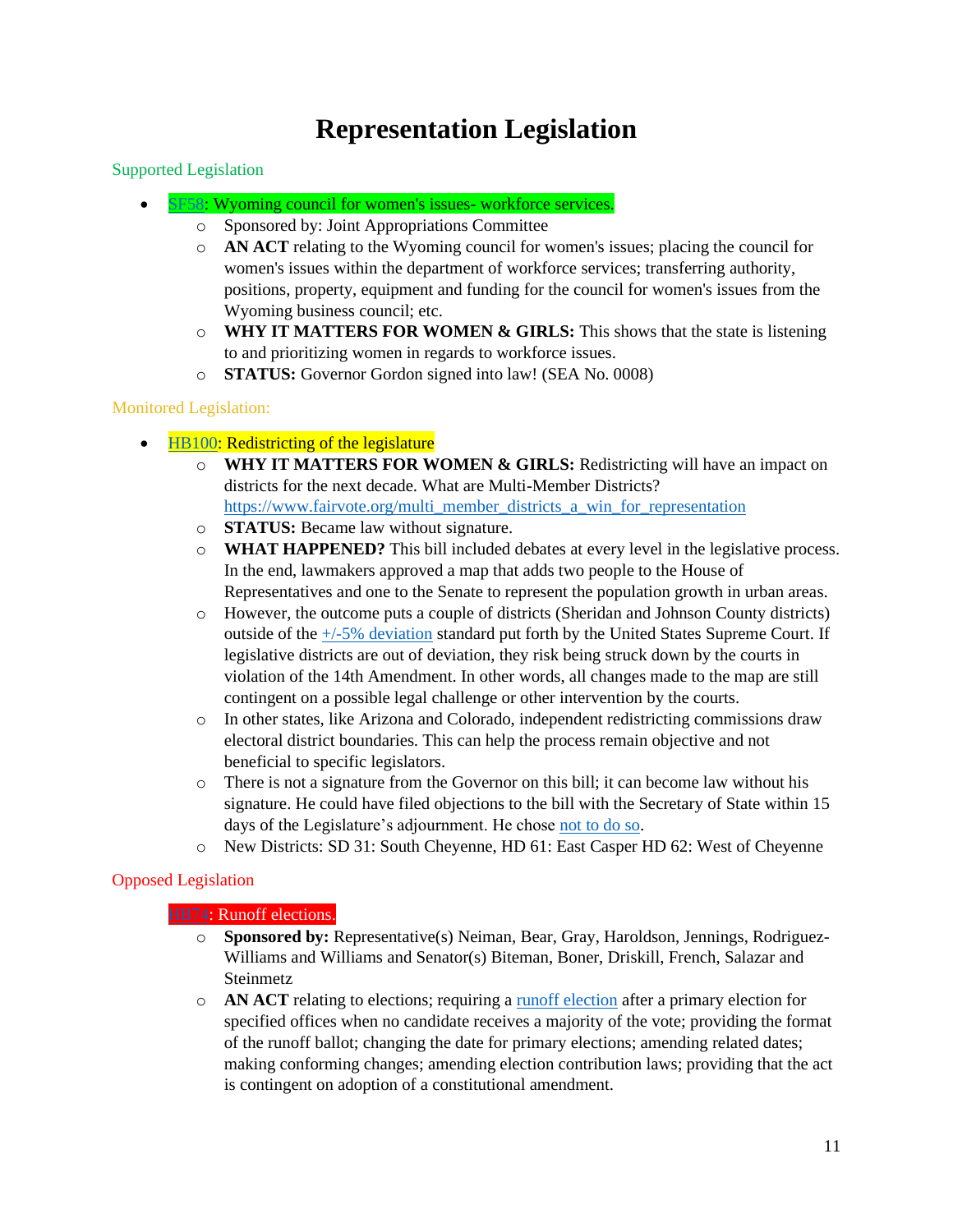- o **WHY IT MATTERS FOR WOMEN & GIRLS:** If constitutional amendment outlined in HJ0003 (below) is adopted and this bill has passed, then this bill would foreclose instant runoff voting. Instant run-offs happen under a ranked choice voting system when the election is for a single position. Ranked choice voting results in more women elected than winner takes all systems.
- o **STATUS:** *House did not consider for Introduction*.
- o **WHAT HAPPENED?** The House of Representatives did not consider for introduction. The bill was never voted on in either Chamber.

• [HJ03:](https://www.wyoleg.gov/Legislation/2022/hj0003) Runoff elections constitutional amendment.

- o **Sponsored by:** Representative(s) Neiman, Bear, Gray, Haroldson, Jennings, Rodriguez-Williams and Williams and Senator(s) Biteman, Boner, Driskill, French, Salazar and Steinmetz
- o **A JOINT RESOLUTION** to amend the time and process for the legislature to reapportion its members in order to accommodate holding primary elections in May and subsequent runoff elections as necessary.
- o **WHY IT MATTERS FOR WOMEN & GIRLS:** If the amendment is adopted, and HB0074 (above) passes as drafted, then [instant runoffs](https://www.fairvote.org/rcv#where_is_ranked_choice_voting_used) used in ranked choice voting would not be permitted.
- o **STATUS:** *Failed Introduction in the House.*
- o **WHAT HAPPENED?** The vote to introduce this Joint Resolution failed in the House of Representatives (29 ayes and 30 nays).
- o More [info about RCV vs runoff.](https://www.representwomen.org/what_s_the_deal_with_runoff_elections)
- o Priority #5 fo[r Joint Corporations in the Interim.](https://wyoleg.gov/InterimCommittee/2022/SMC-202204082022InterimCommitteeTopicLettersCombined.pdf)